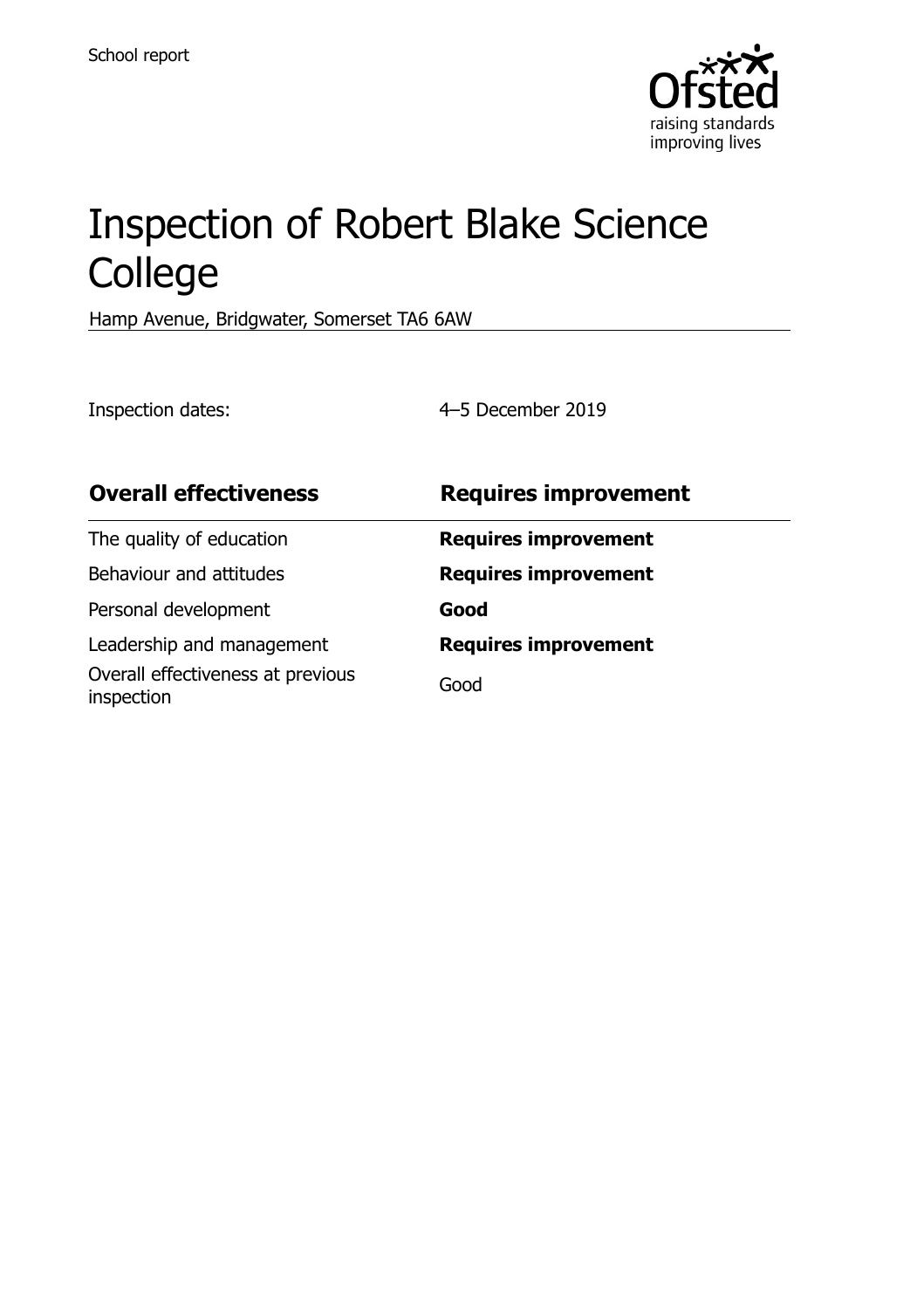

## **What is it like to attend this school?**

Leaders want Robert Blake Science College to be an inclusive school. They are proud of their school and want a school where every pupil can do their best. However, more needs to happen to support all pupils to achieve their best and regularly attend. Some pupils do not have access to the full range of subjects they should be studying.

Most pupils enjoy coming to school. They say they are happy at school and that the teachers care for them. Pupils feel safe. They know that teachers will help if they have a problem. Pupils say that bullying rarely happens but that when it does, the teachers help them to sort it out.

Pupils enjoy using the facilities at the school. They take part in many clubs and activities and are proud of their achievements. They say that teachers help them in lessons. Some pupils say they would like extra help from the school with their learning. This is particularly the case for pupils with special educational needs and/or disabilities (SEND).

Pupils behave very well in lessons and around the school. Leaders have worked hard to improve behaviour. Fewer pupils are excluded because of poor behaviour.

#### **What does the school do well and what does it need to do better?**

Leaders have begun to put in place a curriculum that will support pupils' learning well. Good planning in some areas ensures that learning builds on what pupils already know and can do. This is particularly the case in mathematics, art and photography. In these subjects, pupils understand how learning in lessons has supported them to achieve. Pupils know what to improve on to develop further. However, this is not the case in all subjects. Other subjects, in particular science, do not deliver an effective curriculum to enable pupils to achieve well.

Teachers attempt to strengthen learning and help pupils remember knowledge for longer. They check to see if pupils know what they have been taught. However, this practice is inconsistent across the school. As a result, some pupils do not understand key ideas and are not supported well enough to learn.

The curriculum is not designed well enough to ensure appropriate learning for pupils with SEND. Learning for these pupils is not well sequenced. As a result, pupils with SEND do not achieve as well as they could. Some pupils with SEND receive appropriate additional support. Leaders ensure that these pupils receive the therapeutic support they might need. They do activities like bushcraft and horticulture to improve their resilience and independence.

Leaders have put in place 'pathways' at key stage 4. These 'pathways' support more learners to choose the English Baccalaureate subjects where appropriate. However, many pupils, especially those in Year 9, do not study the broad range of subjects that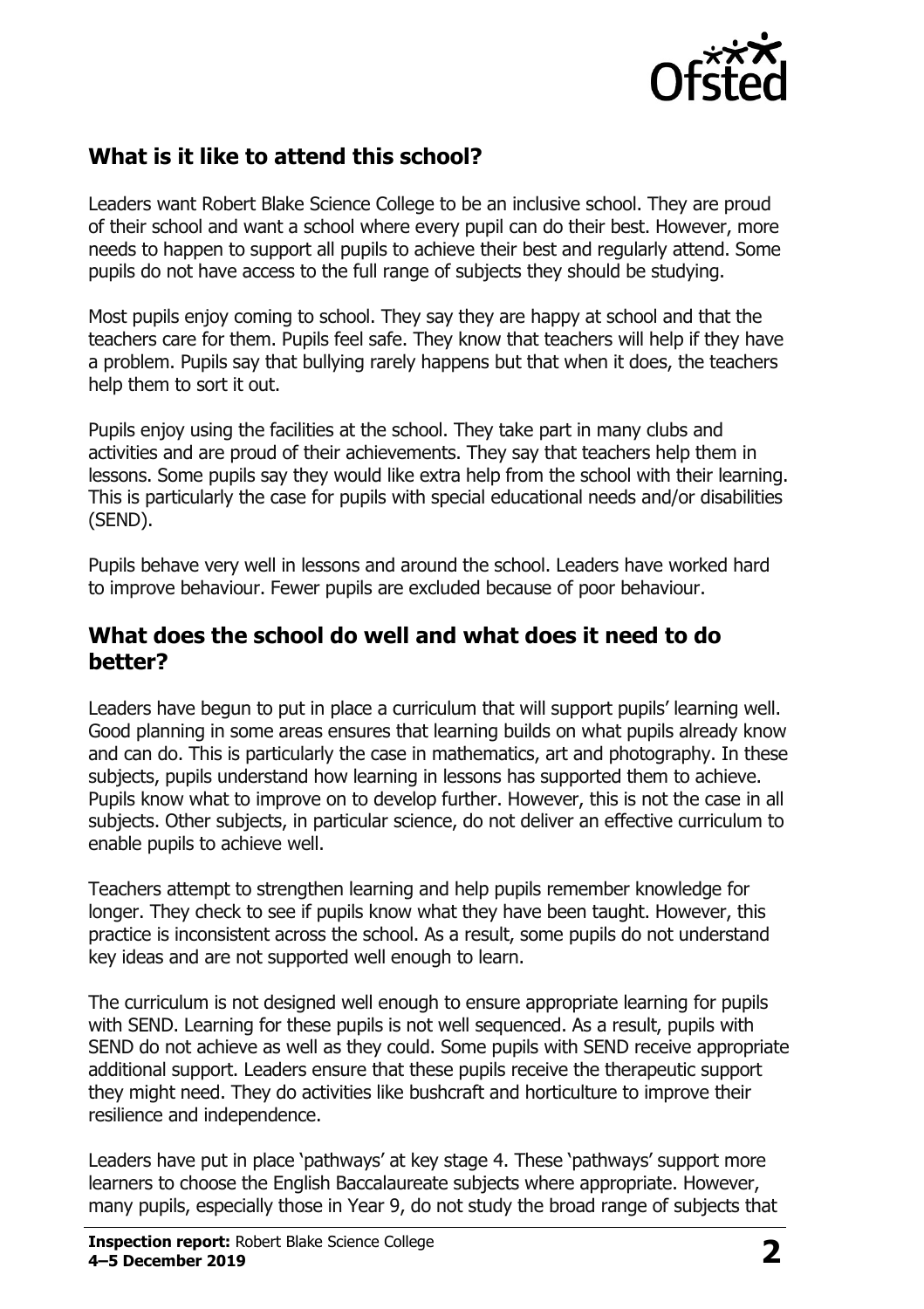

they are entitled to. As a result, some pupils are not prepared well for studying GCSEs.

The behaviour of pupils has improved. Pupils behave well and are polite and helpful. Pupils say that the good behaviour of other pupils has helped them learn more. This year, fewer exclusions of pupils have occurred. Furthermore, fewer pupils attend internal exclusion. Leaders have begun to work more closely with pupils and their families to raise attendance. However, currently, attendance remains too low and too many pupils are persistently absent.

The school provides pupils with a wide range of opportunities to develop their confidence and independence. A range of visiting speakers supports a carefully planned curriculum. As a result, pupils are kind and considerate of one another.

Governors are very supportive of leaders in the school but are unclear of their duty to ensure that pupils receive the full curriculum to which they are entitled. They rightly acknowledge that behaviour has improved and that the support and achievement for pupils with SEND are not good enough.

## **Safeguarding**

The arrangements for safeguarding are effective.

Leaders ensure that pupils are safe when at school. Staff receive training to know what to do if they concerned about the safety of a pupil. When this is the case, staff work quickly to ensure that the pupil is safe. Staff work with experts outside the school to give the right support to both pupils and their families.

The school teaches pupils how to keep themselves safe. For example, pupils learn how to keep safe when online and out in the community. Pupils say they feel safe at the school.

## **What does the school need to do to improve?**

## **(Information for the school and appropriate authority)**

- $\blacksquare$  Some pupils do not have access to the broad and balanced curriculum that they are entitled to study. This is particularly so for pupils in Year 9. This results in some pupils not being well prepared to study GCSEs. Leaders and governors need to ensure that all pupils study the subjects they are entitled to and receive a curriculum appropriate to their needs and abilities.
- While some pupils with SEND receive effective support, too many do not have an appropriate curriculum and support for their individual needs. This inhibits their learning. Leaders need to ensure that pupils with SEND receive an effective curriculum which provides these pupils with appropriate support.
- In some subjects, particularly science, the curriculum is not well planned and sequenced. This limits pupils' ability to learn more and remember more. Leaders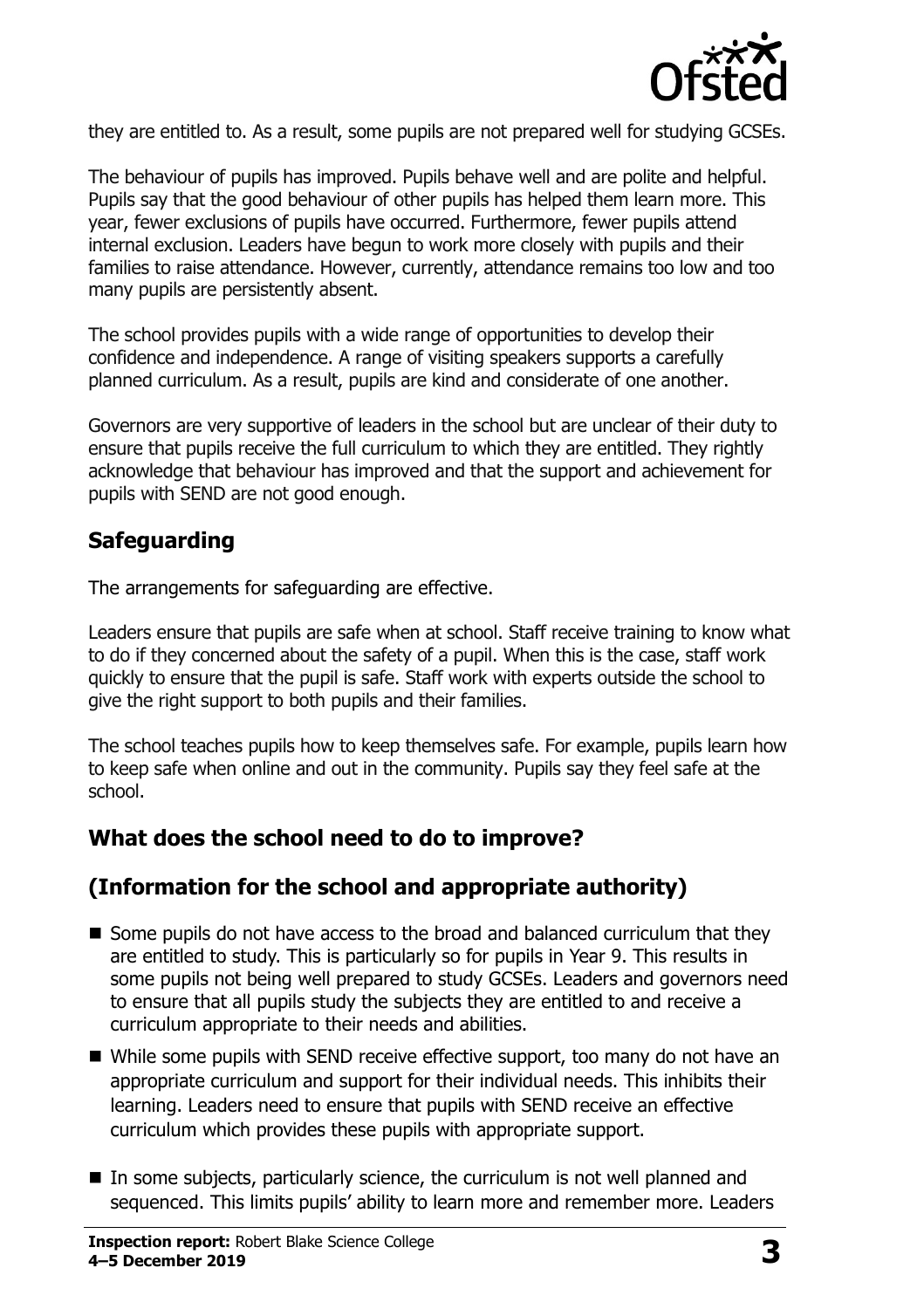

need to ensure that the curriculum for all subjects is planned to ensure that pupils learn effectively.

**Pupils'** attendance is low. Too many pupils are persistently absent. This impedes their ability to learn well across the curriculum. Leaders need to continue to work closely with pupils and their families to raise attendance.

### **How can I feed back my views?**

You can use [Ofsted Parent View](http://parentview.ofsted.gov.uk/) to give Ofsted your opinion on your child's school, or to find out what other parents and carers think. We use Ofsted Parent View information when deciding which schools to inspect, when to inspect them and as part of their inspection.

The Department for Education has further quidance on how to complain about a school.

If you're not happy with the inspection or the report, you can [complain to Ofsted.](http://www.gov.uk/complain-ofsted-report)

## **Further information**

You can search for [published performance information](http://www.compare-school-performance.service.gov.uk/) about the school.

In the report, '[disadvantaged pupils](http://www.gov.uk/guidance/pupil-premium-information-for-schools-and-alternative-provision-settings)' refers to those pupils who attract government pupil premium funding: pupils claiming free school meals at any point in the last six years and pupils in care or who left care through adoption or another formal route.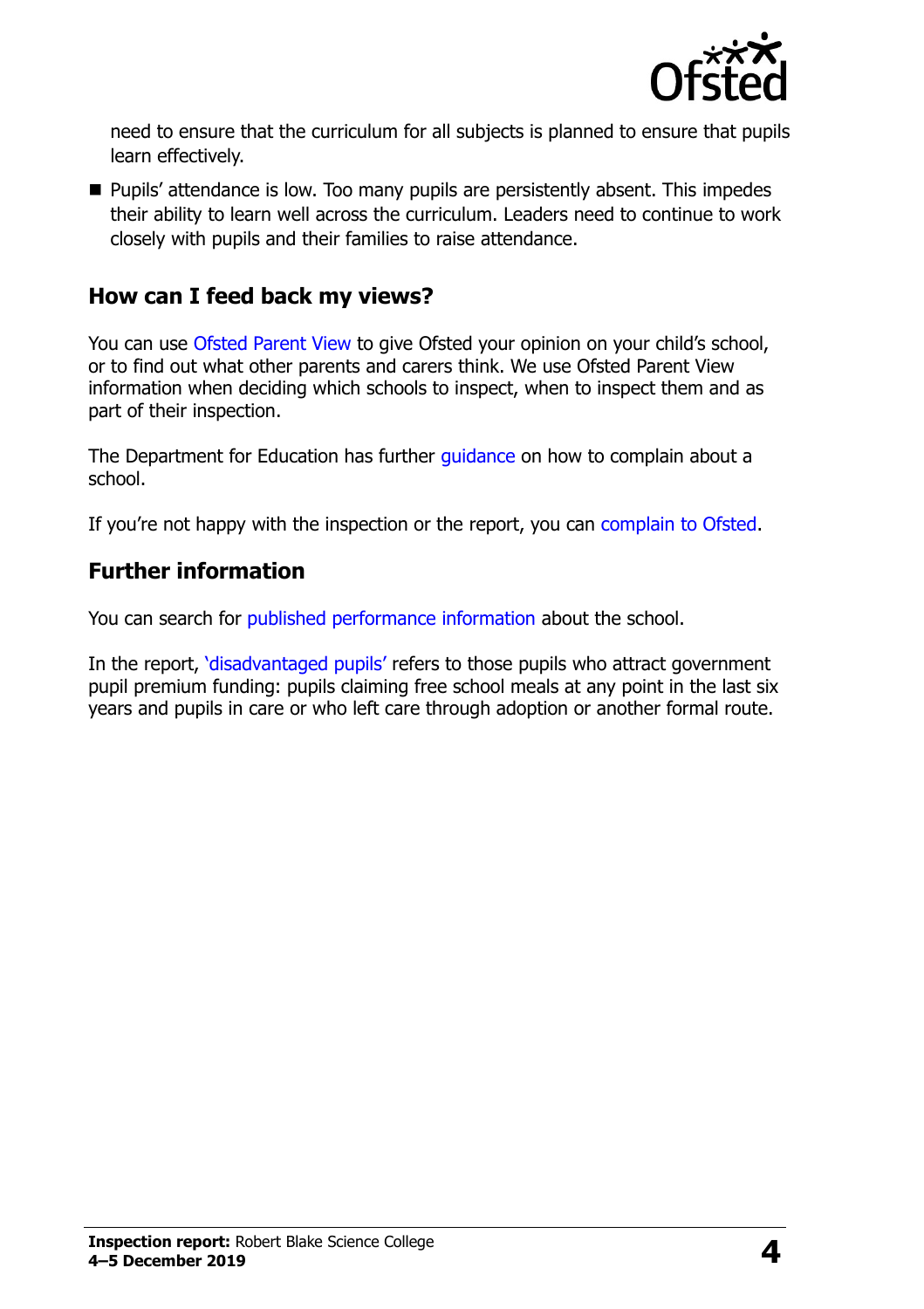

## **School details**

| Unique reference number             | 123878                     |  |
|-------------------------------------|----------------------------|--|
| <b>Local authority</b>              | Somerset                   |  |
| <b>Inspection number</b>            | 10111568                   |  |
| <b>Type of school</b>               | Secondary                  |  |
| <b>School category</b>              | Maintained                 |  |
| Age range of pupils                 | 11 to 16                   |  |
| <b>Gender of pupils</b>             | Mixed                      |  |
| Number of pupils on the school roll | 850                        |  |
| <b>Appropriate authority</b>        | The governing body         |  |
| <b>Chair of governing body</b>      | <b>Tim Scott</b>           |  |
| <b>Headteacher</b>                  | Deb Loveridge              |  |
| Website                             | http://robertblake.org.uk/ |  |
| Date of previous inspection         | 8-9 December 2015          |  |

## **Information about this school**

■ A small number of pupils attend an off-site alternative provision at Bridgwater College.

## **Information about this inspection**

We carried out this inspection under section 5 of the Education Act 2005.

- We met with leaders, teachers, pupils and the governing body. We undertook lesson visits and talked to pupils during break and lunchtimes. We looked at pupils' books and talked to pupils about their work.
- We spoke with a representative of the local authority.
- We spoke with staff in charge of the alternative provision used.
- We reviewed surveys from pupils, parents and staff.
- We spoke with those staff with responsibility for safeguarding and reviewed safeguarding records processes and procedures.
- We undertook deep dives in English, mathematics, science, physical education,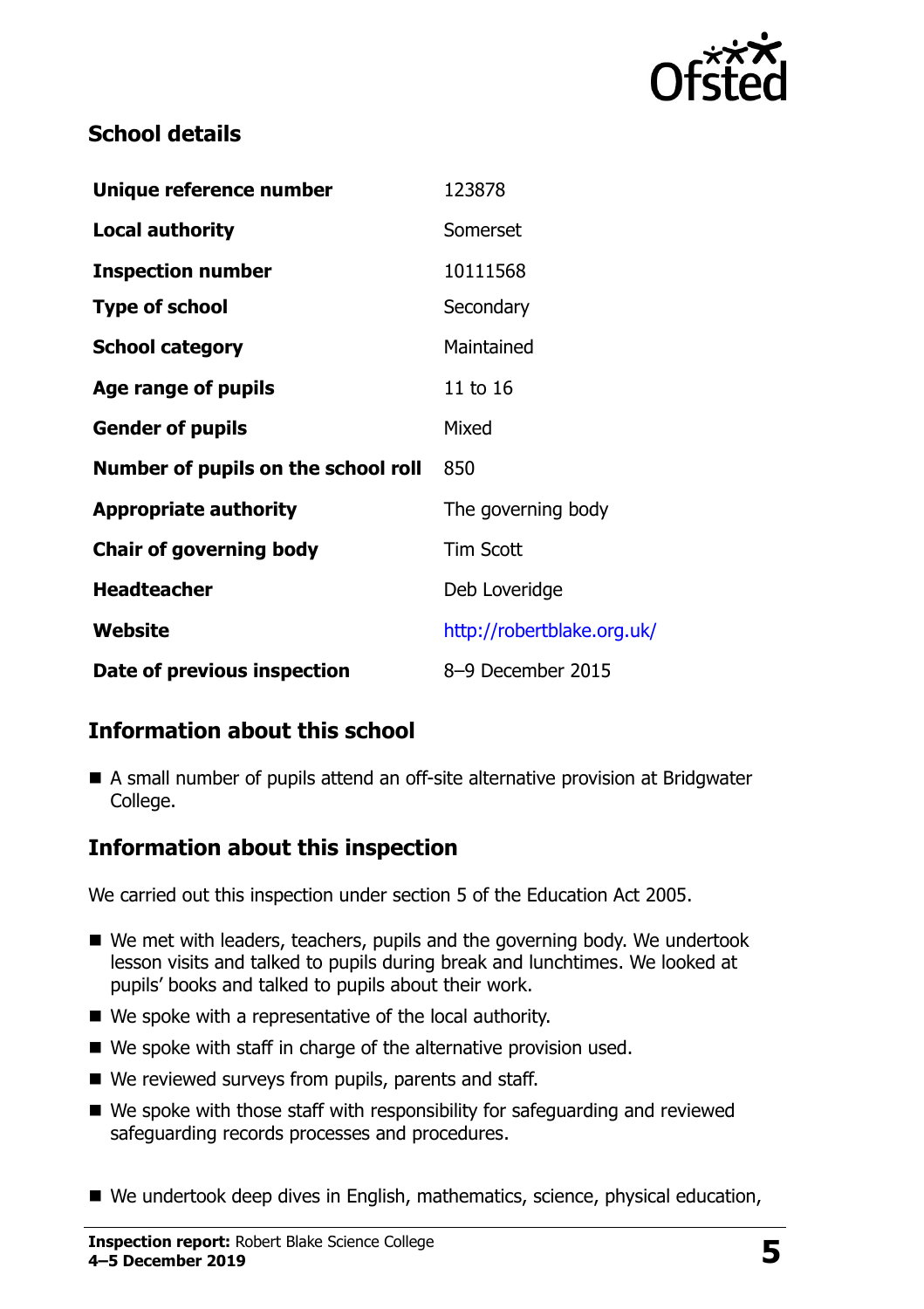

modern foreign languages and art and photography. We spoke to the leaders of these subjects, visited lessons, spoke to pupils and subject teachers and looked at pupils' work.

#### **Inspection team**

| Deirdre Fitzpatrick, lead inspector | Ofsted Inspector |
|-------------------------------------|------------------|
| Jerry Giles                         | Ofsted Inspector |
| Kirsten Harrison                    | Ofsted Inspector |
| Alun Williams                       | Ofsted Inspector |